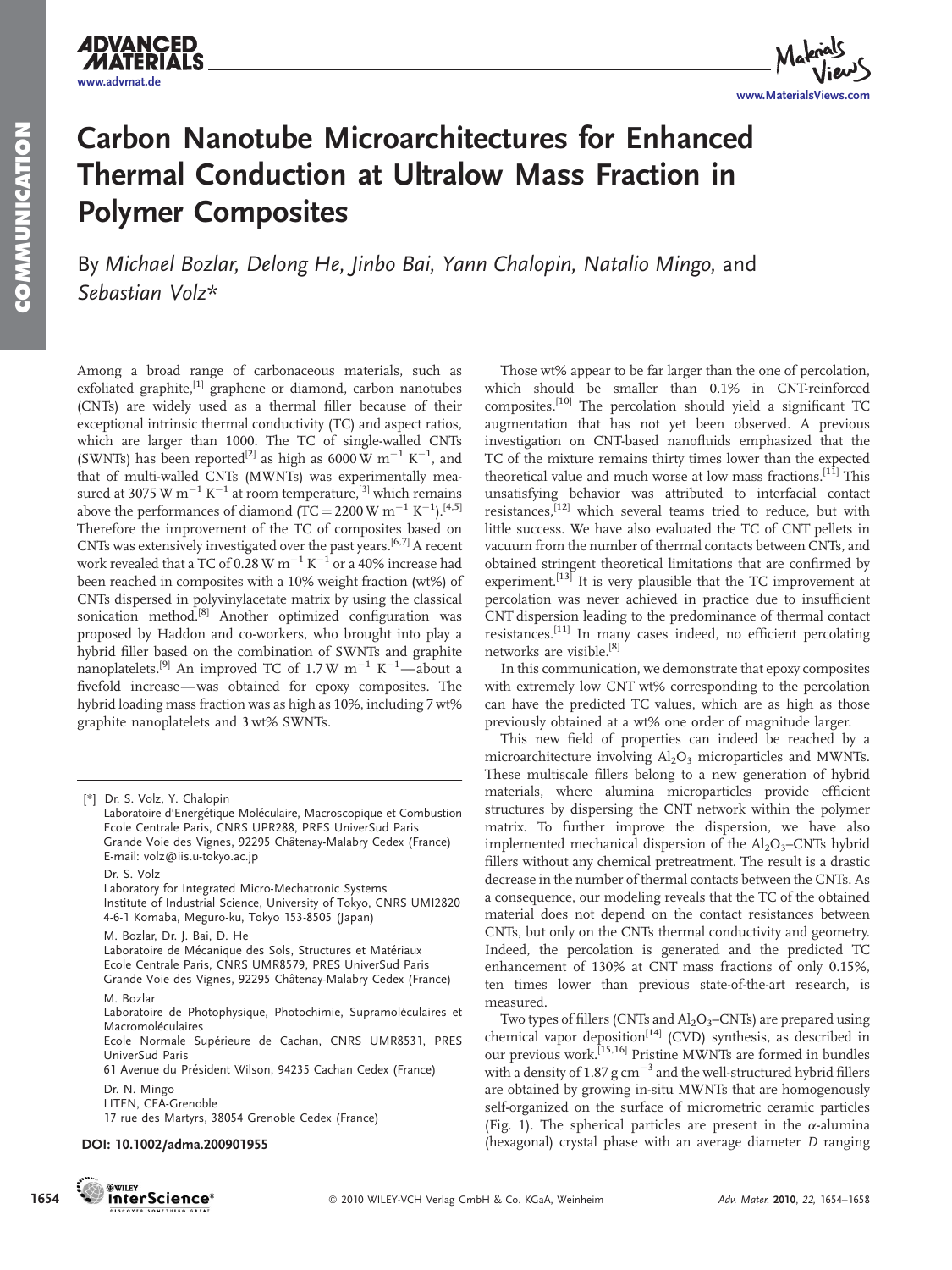www.advmat.de



www.MaterialsViews.com



Figure 1. SEM images of  $Al_2O_3$ –CNT hybrids. Homogenously structured micro-nanometric hybrids are obtained by CVD. The overall diameter of the Al<sub>2</sub>O<sub>3</sub>–CNT hybrid filler is  $\approx$ 30 µm; the average length and diameter of the MWNTs are  $13 \mu$ m and 40 nm, respectively. Thermogravimetric analyses indicate that the average wt% of CNTs on one alumina particle is 20%.

from 2 to 7  $\mu$ m and a density of 3.69 g cm $^{-3}$ . Further Raman spectroscopy was performed on the two types of fillers and pristine  $\alpha$ -Al<sub>2</sub>O<sub>3</sub> (see Supporting Information, Fig. S1). Specific peaks corresponding to alumina and CNTs were identified in conformity with previous studies.<sup>[17,18]</sup> The two fillers have similar structures, and  $\alpha$ -Al<sub>2</sub>O<sub>3</sub> does not favor the formation of defects in CNTs.

Diglycidyl ether of bisphenol A (DGEBA), commonly known as epoxy, serves as the matrix in the nanocomposites. Among the methods cited in the literature for dispersing micrometric or nanometric fillers,<sup>[19,20]</sup> chemical surface functionalization is widely used.<sup>[16,21,22]</sup> Nevertheless, hard chemical modifications using surfactants can deteriorate the electrical and thermal properties of CNTs. Therefore, an alternative method involving mechanical strain is implemented in this work. A three-roll mill allows for applying controlled pressure and shear forces on the fluid containing the mixture of CNTs and epoxy resin.<sup>[23]</sup> By controlling the gap between the rolls, their rotation speed, and the residence time of the liquid in the machine, we have finally optimized the dispersion of the fillers, as displayed in Figure 2. Naturally, the viscosity of the blend decreased due to the mechanical forces applied on it. It has thus been deduced that the nanofiller organization is strongly related to the blending time and the gap between the rolls. Note that a too long blending time generates the detachment of CNTs from the surface of ceramic particles leading to the nanofillers aggregating again.

TC characterizations were carried out on nanocomposites  $(1 \text{ mm thick}, 10 \text{ mm} \times 10 \text{ mm cross-section})$  with a noncontact method thanks to a light flash apparatus LFA 447 $^{[12,24]}$  at 20 °C. Differential scanning calorimetry (DSC) analyses were performed to estimate the sample's specific heat  $C_p$  at 20 °C (see Supporting Information, Table 1 and 2). The average bulk densities  $\rho$  for the epoxy/CNTs and epoxy/Al2O3–CNTs nanocomposites were measured at 1.10 and 1.13 g  $cm^{-3}$ , respectively. Finally, the  $\kappa$ of TC is calculated from the relation:

$$
\kappa = \rho C_p \alpha \tag{1}
$$

where  $\alpha$  is the thermal diffusivity. The room temperature TCs of epoxy polymer and  $\alpha$ -alumina particles of  $\kappa_m = 0.17$  W m<sup>-1</sup> K<sup>-1</sup> and  $k_{\text{Al2O3}} = 46 \text{ W m}^{-1} \text{ K}^{-1}$  respectively, are obtained from the literature and confirmed by our experiments.[19,25] The prediction of  $\kappa$  is conducted in a preliminary stage by deriving the nonpercolating  $Al_2O_3$ –CNT hybrid fillers. The approximations of a small volume fraction  $\eta$  of the filler (<0.3%) and a large filler TC compared to the one of the matrix yield:<sup>[26]</sup>

$$
\kappa = \kappa_m (1 + 3\eta) \tag{2}
$$

Note that the contact resistance between the filler and the matrix is neglected, which is a reasonable guess due to the very low TC of the epoxy. Equation 2 clearly shows i) that the TC contribution of the hybrid fillers is added to that of the matrix, which supports the idea that the filler contribution is not correlated to that of the matrix and ii) that this TC contribution in relative value should not exceed the wt% because  $3\eta \approx \eta \rho_{A12O3}/$  $\rho_{\text{Fnow}} = 1$  wt%. The increase in TC obtained when adding CNTs is larger than 100% instead. The result of Equation 2 therefore leads to the conclusion that only percolating CNTs are responsible for this outstanding augmentation. Another consequence of Equation 2 is that the effect of the heat conduction of the alumina microparticles, if taken as the only filler, is remarkably negligible. This point supports the assertion that the only role of the microparticles is to structure the CNTs with optimal dispersion in such a way that it seems sound to compare the TCs of hybrid charges and pure CNT-based samples according to their CNT wt%.

First, this model quantifies the TC of the nanocomposites for a specified microparticle diameter D by establishing a simple model based on a cubic element of edge length L, which includes one microparticle and its surrounding CNTs, as illustrated in Figure 3a. We express the thermal resistance in one direction in



Figure 2. Fillers dispersion in epoxy. a) The schematic represents the spatial arrangements of  $A_2O_3$ –CNT fillers within a polymer. Fillers dispersion is chronologically represented from the state  $S_1$  (beginning of the dispersion process) to  $S_3$  (end). b,c) Optical microscope images indicate pristine CNT dispersion in the monomer obtained by using a contrast-enhanced silicon wafer after 5 (b: heterogeneous dark areas) and 20 min (c: homogeneous medium).

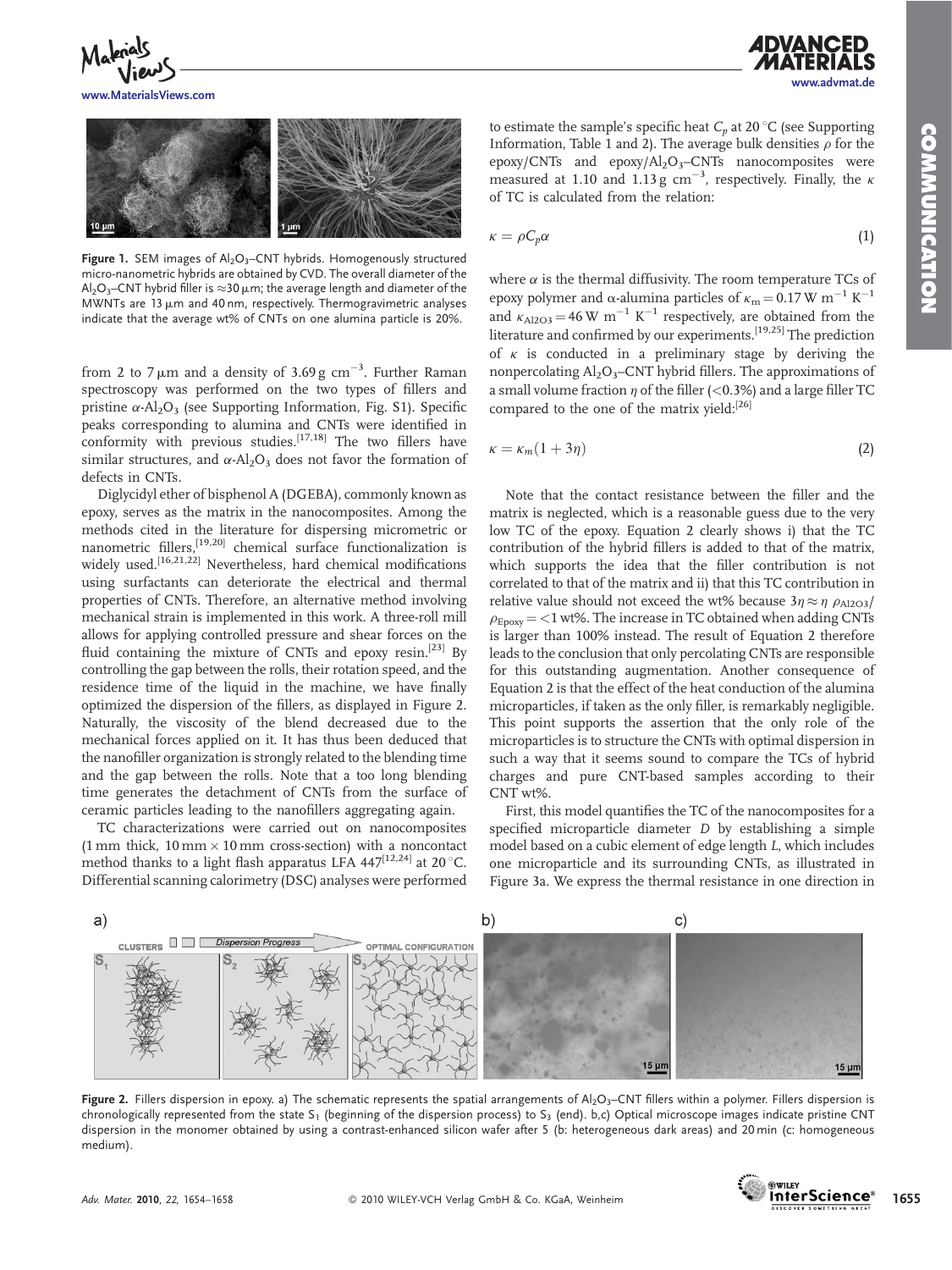



Figure 3. a) Schematic of the cubic element used in the model yielding the hybrid filler TC. b-d) Nanocomposites TCs versus CNT wt%. In schematic (a), the thermal resistance of the cube is modeled in the direction of the heat flow.  $R_C$  is the thermal contact resistance between two CNTs linking two microparticles belonging to two neighboring cubes.  $N_{CNTs}$  is the number of those CNTs having the length  $L_{CNT}$ , the cross-section  $S_{CNT}$  and the TC  $K_{CNT}$ . Note that CNTs with directions perpendicular to the cube front face are not represented. b–d) The measured TCs of the hybrid  $Al_2O_3$  microparticles–CNT fillers (red diamonds) and of the CNT-based composites (blue diamonds) described in this work are reported as well as recent data from the literature [27] (grey triangles). The prediction of Equation 6 is also indicated for the TC of the CNTs: 2386 W m<sup>-</sup> (dark green thick line), 1000 W  $m^{-1}$  K<sup>-1</sup> (green line), and 100 W  $m^{-1}$  K<sup>-1</sup> (light green thin line). The TC enhancement at ultralow mass fraction of hybrid fillers is clearly identified (c). The epoxy TC increases as a function of the CNTs wt% (d). The one order of magnitude difference in wt% between the hybrid  $Al_2O_3$ -CNTs and pristine CNTs TC augmentation is clearly emphasized.

this volume at the percolation threshold. This resistance is decomposed into the microparticle resistance, the thermal resistances of the CNTs having approximately the same direction as the heat flow, and the contact resistance between the CNTs linking two microparticles. It can be easily shown that the microparticle resistance is significantly smaller than that of the CNTs and that of the CNT–CNT contacts. Consequently, the filler TC  $\kappa_F$  arises from the Fourier law of heat conduction as a function of the CNT length  $L_{\text{CNT}}$ , cross-section  $S_{\text{CNT}}$  and TC  $\kappa_{CNT}$  as well as of the number  $N_{\text{CNTs}}$  of CNTs linking two microparticles in the following form:

$$
\kappa_F = N_{CNTS} \left[ \frac{2L_{CNT}}{\kappa_{CNTS_{CNT}} + R_C} \right]^{-1} / L = N_{CNTS} \frac{G_{CNT}}{L}
$$
 (3)

The term inside brackets can be identified as the conductance  $G_{\text{CNT}}$  associated with two CNTs in contact.  $R_C$ , which represents the contact resistance between two CNTs due to weak Van der Waals interactions, can be derived from Reference [13] by rescaling the published data obtained for small CNT diameters by



the ratio of the CNT cross-sections—the resistance  $R_C$  being reversely proportional to the contact area and the ratio of the contact areas being equal to the ratio of the crosssections—which provides the value of  $R_C = 9.26 \times 10^6$  K W<sup>-1</sup>.  $\kappa_{CNT}$  is extracted from Reference [3] owing to a linear interpolation depending on the CNT diameter. The obtained value of  $\kappa_{CNT} = 2386 \text{ W m}^{-1} \text{ K}^{-1}$  is kept as a reference. The total number of CNTs noted N on one microparticle can be deduced from the known ratio of 0.25 between the mass of the N and the mass of one microparticle. We assume a homogenous percolation where the microparticles form a cubic lattice in such a way that  $N_{CNTs} = N/6$  CNTs are linked with another microparticle because of the six possible directions available in a cubic lattice. The second neighbors are not percolating and are consequently excluded.

The ratio between the contact resistance  $R_C$ and CNTs resistances  $2L_{\text{CNT}}/\kappa_{\text{CNT}}$  S<sub>CNT</sub> being in the order of 0.516, we infer that the contributions of the contact resistance and the CNTs resistances are in competition. A noticeable predominance of CNTs resistance can still be established.

In a second phase, the distribution of the microparticle diameter, which is supposed to be uniform, is taken into account. The values of  $N_{CNTs}$  and  $L = 2L_{CNT} + D$  at a given microparticle diameter D are indeed imposed by the homogenous percolation or the equality between L and the lattice constant of a cubic lattice formed by the microparticles. This equality yields the following mass fraction at percolation:

$$
wt = 0.13 \frac{\rho_{A/2O3}}{\rho_{Epoxy}} \left(\frac{D}{L}\right)^3 \tag{4}
$$

This simplified expression is obtained by noticing that the CNT mass in the cubic element equals the mass of one microparticle divided by four. Considering  $D$  in the range of  $2-7 \mu m$ , the corresponding mass fraction is found in the interval of 0.01–0.3%. Introducing the mass fraction in Equation 3 brings the following new expression for the TC:

$$
\kappa(wt) - \kappa_m = wt \frac{m_{Epoxy}}{6m_{CNT}} \frac{G_{CNT}}{L}
$$
 (5)

where  $m_{\text{CNT}}$  and  $m_{\text{Epoxy}}$  are the masses of one CNT and of the epoxy included in the  $L^3$  volume, respectively. Starting from the lowest mass fraction where only the smallest microparticles will percolate, we progressively add the contributions of larger microparticles as wt% increases by integrating and normalizing the second term in the right-hand side (RHS) of Equation 5

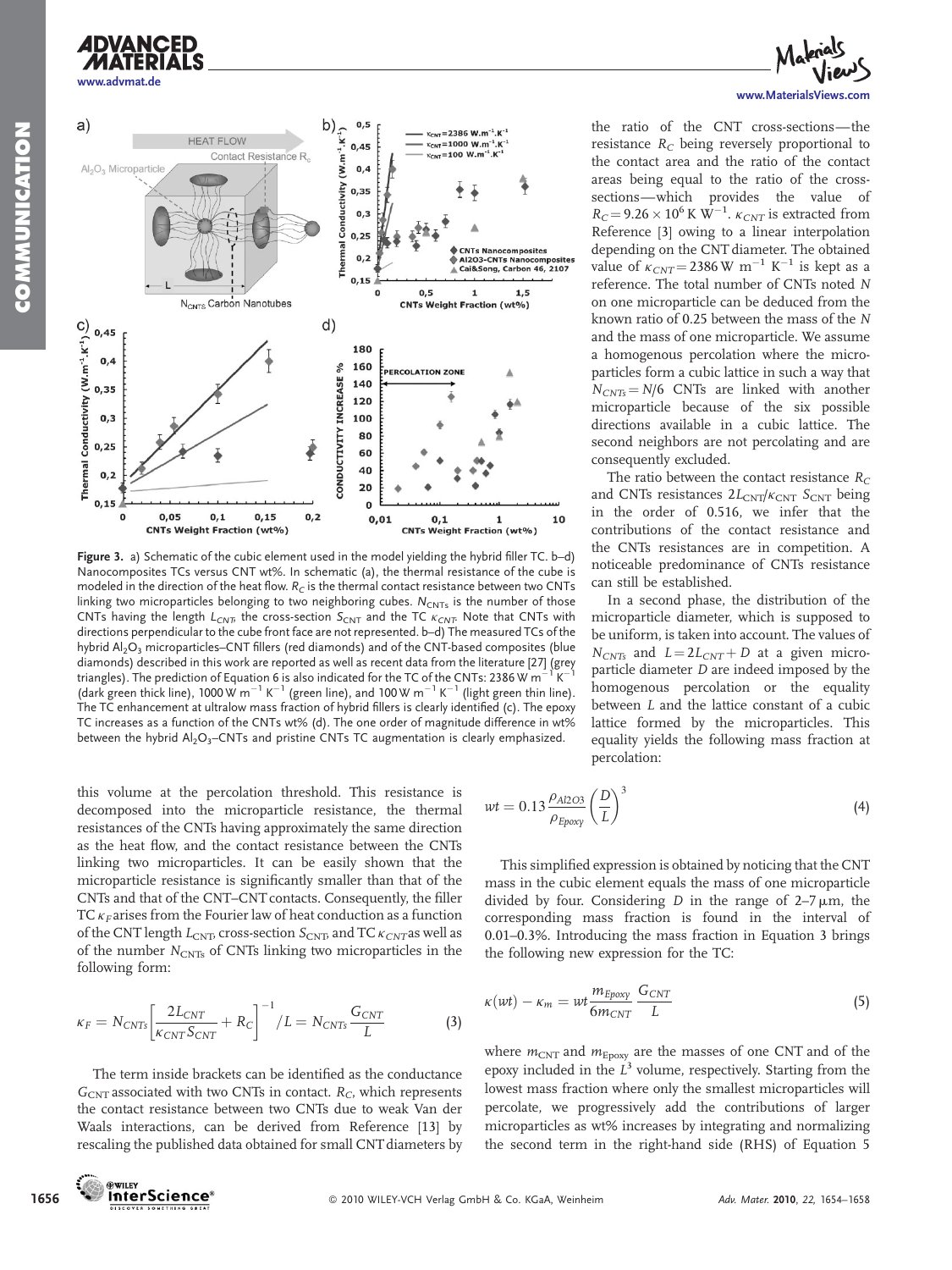www.advmat.de

*ADVANCED* 



between the lowest and the running mass fractions,  $wt_{\text{min}}$ % calculated from Equation 4 when  $D = 2 \mu m$  and wt%, respectively, in order to reach the following expression:

$$
\kappa_{tot}(wt) - \kappa_m = \frac{wt + wt_{\min}}{2} \frac{m_{Epoxy}}{6m_{CNT}} \frac{G_{CNT}}{L}
$$
 (6)

The TC increase appears as proportional to the wt% as well as to  $\kappa_{CNT}$  and  $S_{CNT}$  and reversely proportional to L and  $L_{CNT}$ . The validity of this cumulative description relies on the assumption that the percolating networks based on microparticles with different diameters do not interfere. The TC measurements for nanocomposites filled with hybrids and CNTs are reported in Figure 3b–d versus the CNT wt%, together with those of the literature<sup>[27]</sup> when the CNTs are chemically treated with sodium dodecyl sulfate (SDS) surfactant.

The agreement between our model and experimental values appears when  $\kappa_{CNT}$ approaches the reference value of 2386 W m<sup>-1</sup>  $K^{-1}$ , an optimal match between the model and the first four points is reached when  $\kappa_{CNT} = 2180 \,\mathrm{W} \,\mathrm{m}^{-1} \,\mathrm{K}^{-1}$ , which proves that the TC of the single CNT is retrieved within an inaccuracy range smaller than 10% in the composite, and that the theoretical percolation limit is also obtained. In Figure 3b–d, the TC of the hybrid-filler-based composite increases rapidly at wt% starting from 0.02 to 0.15% and reaches the value of 0.4 W  $\text{m}^{-1}$  K<sup>-1</sup> , which is 130% more than the epoxy TC. To our knowledge, none of the previous work proposing CNT-based nanocomposites could succeed in preserving the unique thermal property of one MWNT when including it as filler in a polymer composite. This increase also proves that the early percolation due to the high aspect ratio of CNTs is adequately generated starting with the smaller microparticles and then involving larger ones. When comparing the TCs of hybrid filler composite materials to those of CNTs based samples, the curves in Figure 3 reveal that the same TC increase appears, but at a wt% smaller by one order of magnitude. Comparison with previous experimental data in the literature<sup>[19,23,27]</sup> tends to emphasize that our mechanical dispersion process seems to be superior to those based on chemical treatment<sup>[27]</sup> (e.g., SDS surfactant) of CNTs, because the TC of our CNTs without any pretreatment increases at lower wt%. This outcome is supported by previous works showing that CNT dispersion in a thermoplastic polymer is efficiently achieved under mechanical strains.[28]

After the extraordinary increase of the TC for wt% up to 0.15%, the TC of the hybrid-filler-based sample drastically decreases to the level of the CNT composites. The first explanation is that the CNT surface becomes so large that the liquid matrix cannot fill all the interstices in such a way that air bubbles with a very low TC remain in the composite. DSC analyses confirm that at high filler loadings, the structure of the polymer matrix is altered, which leads to the disruption of the nanotube–polymer interface, and also to interphase creation.<sup>[29]</sup> This change in behavior is indicated by the modification of the glass transition temperature  $T_{\sigma}$  located at 70 °C at low mass fractions, but reaching higher values  $\approx$ 100 °C for loadings larger than 0.15%. Such increase of the  $T<sub>g</sub>$  attests the earlier arrest of the molecular chain dynamics. During composite preparation, the viscosity of the blend strongly increases for CNTmass fractions larger than 0.15%, in such a way that the mixing between epoxy and hybrid fillers becomes more difficult to achieve. Ultimately, when nanocomposites have high filler loadings, only a few air bubbles are visible during scanning electron microscopy (SEM) analyses (see Supporting Information, Fig. S2). The second explanation is that the area occupied by the CNTs on the microparticle increases more rapidly than the microparticle surface as the wt% increases. Our fabrication process implies that the ratio between both surfaces is indeed proportional to  $(wt\%)^{1/3}$ . When the CNT density on the microparticle surface becomes too high, CNTs agglomerate and form only a few very wide bundles in such a way that the percolation is broken (see Supporting Information, Fig. S3). The last reason for the TC diminution at  $w\% = 0.15\%$  is the increase of the number of contacts between CNTs when the mass fraction exceeds the one of percolation.

Additional fabrication and characterization of epoxy-Al<sub>2</sub>O<sub>3</sub> nanocomposites loaded at 0.5 and 1 wt% have provided TCs of 0.23 and  $0.16$  W  $m^{-1}$  K<sup>-1</sup>, respectively. Those figures highlight the degradation of the thermal performances after reaching a wt% of 1% even without the presence of CNTs. This result tends to corroborate the evolution of the TC in our  $Al_2O_3$ –CNT polymer composites. These explanations might open the path for new improvements, but we emphasize that using CNTs at mass fractions larger than that of percolation does not take advantage of the CNT assets that are put forward in this work.

In summary, we report in this communication on the remarkably low percolation threshold and high TC of Al2O3–CNT-filler-based nanocomposites taking advantage of the large aspect ratio of CNTs as well as of their unique TC. Preserving the TC of one MWNT and observing the theoretical percolation from the TC evolution is proven for the first time in this work. This new field of performances is unlocked by generating a CNT microarchitecture as well as by developing a mechanical dispersion. We believe that this structuration and dispersion have significantly reduced the number of thermal contact resistances between the CNTs. The result is an excellent CNT dispersion leading to the observed limit properties. We expect a very significant impact for thermal interface materials especially concerning microelectronic devices through the increase of the TC of packaging material. The design of an industrial composite material combining improved thermal performances and satisfying mechanical properties that are not affected by a high filler loading, also becomes achievable.

## Experimental

Filler and Composite Preparation: The as received  $\alpha$ -alumina powder (Sumitomo Chemical Co. Ltd, Japan) with a purity of 99.8% was scattered on the surface of a  $SiO<sub>2</sub>$  substrate. In a second step, a mixture of xylene,  $C_8H_{10}$ , and ferrocene, Fe(C<sub>5</sub>H<sub>5</sub>)<sub>2</sub>, with a concentration of (0.05 g mL<sup>-1</sup>) was injected into a reactor at  $750^{\circ}$ C, over a period of 10 min, for the CNT growth. A solution comprising fillers and monomer was dispersed thanks to a three-roll mill (Exakt Vertriebs GmbH, Germany) following a well-established protocol. Then, an appropriate amount of hardener at the relevant stoichiometry was added to the latter solution. Afterwards it was cast into an aluminum mould (designed in our laboratory in agreement with ISO 527 and ASTM D638 standards) and followed by successive vacuum in order to remove air bubbles. Samples were cured at room temperature for 12 h. Finally, a postcure at 90 $\degree$ C for 6 h was performed to ensure complete of curing.